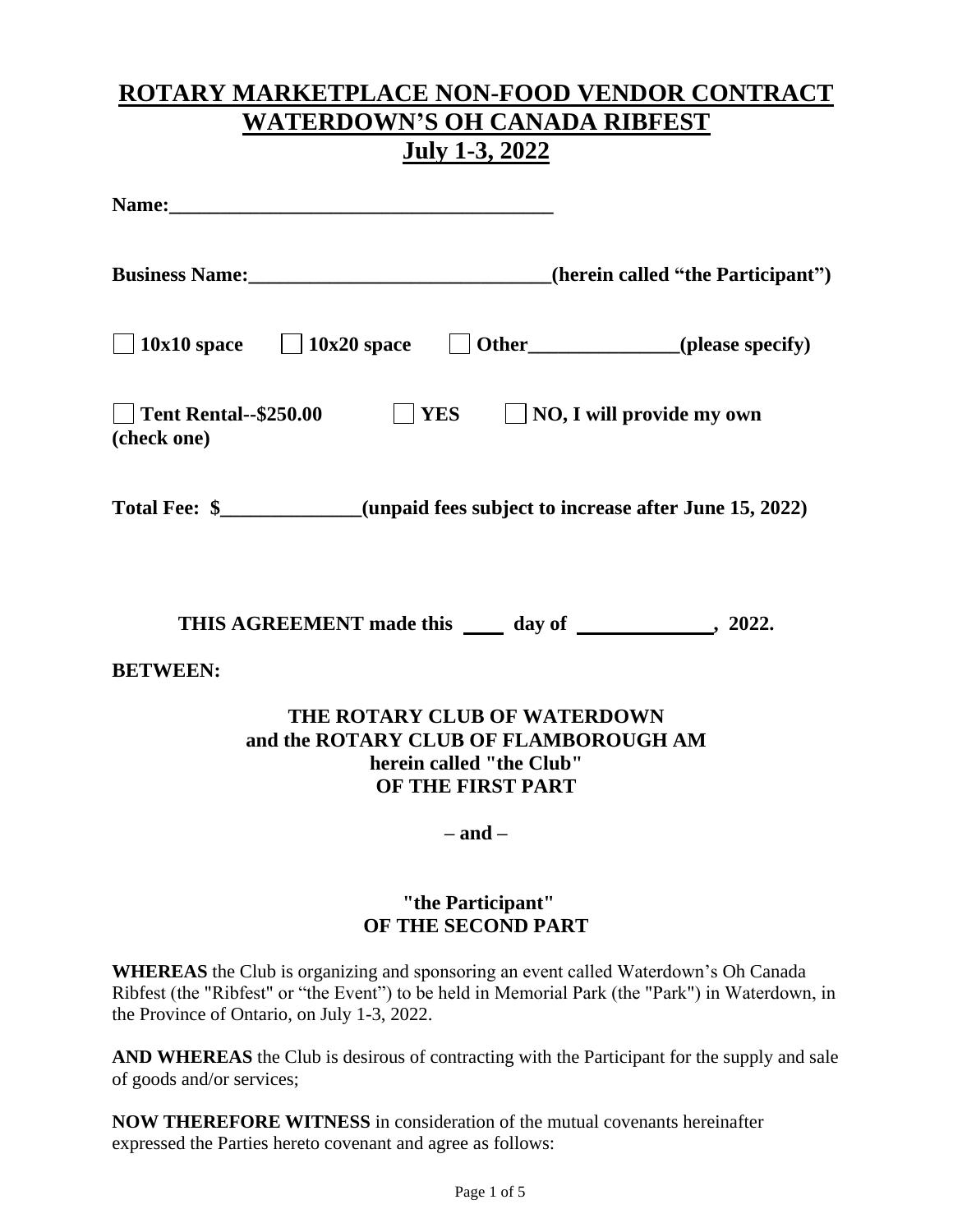1. The Participant is only authorized to sell the following list of goods/services:

Permission to sell all goods and services herein is strictly granted by license from the Club which may be revoked or suspended at any time if in the sole opinion of the Club the goods or services do not conform to community standards of morals or character or are not in conformity with the family-oriented nature of the Ribfest Event. The Participant agrees that upon receipt of any written revocation of such license by the Club it will vacate the Event immediately and no damages for losses of any kind or description may be claimed against the Club thereafter as a result of such revocation of license. **Cheques are to be made payable to "Oh Canada Rotary Ribfest" or E-transfer to "payment@ohcanadaribest.ca". No refunds will be granted.** 

- 2. **All sales by the Participant shall be confined to the sales area assigned by the Club and no sales activity shall occur outside such limited area.** The Participant acknowledges that it will not sell products or services generally throughout the Park during this agreement. The Participant shall furnish all materials required in the sales area.
- 3. The Participant shall attend at the Ribfest and be open for business at **all** times during the following hours. Note that these hours are subject to approval by the City of Hamilton:

Friday, July 1, 2022 from 12:00 p.m. until 11:00 p.m. Saturday, July 2, 2022 from 12:00 p.m. until 11:00 p.m. Sunday, July 3, 2022 from 12:00 p.m. until 8:00 p.m.

The Participant agrees to cease sales each evening at the designated closing time as identified above.

4. The Parties agree that the Participant is restricted to the sale of the goods and services set out in paragraph 1 herein and that no other goods or services be sold. The Participant agrees to collect any taxes required on the sale of such goods and/or services and shall remit same to such governments as required by law.

**The Participant shall not sell any product or service identical to or similar to any product sold by the Club or by a Club approved participant at a price which is lower than that offered by the Club or such approved participant for such product or service.**

- 5. The Participant shall be responsible for the provision and installation of any material required in order to prevent damage to grass and other surfaces. The Participant must keep the area clean and change such material as necessary.
- 6. The Participant shall at all times have in force an **insurance policy** in a minimum amount of Five Hundred Thousand (\$500,000.00) Dollars covering public liability, bodily injury, food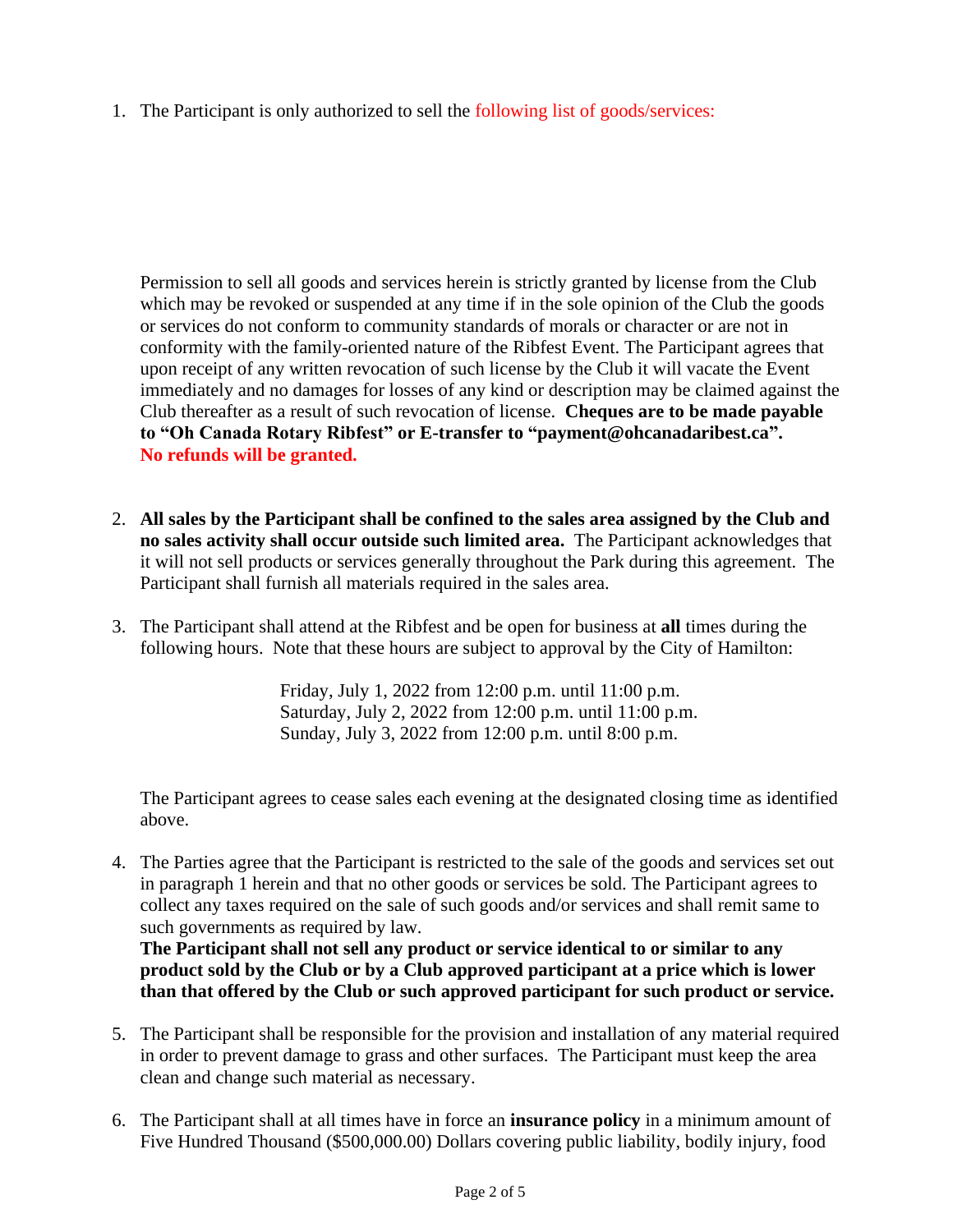products liability (where food products are sold), property loss and property damage. The Club (Rotary International) and the City of Hamilton shall be named as additional insures on such policy and a certificate of insurance in conformity herewith shall be delivered to the Club on or before June 30, 2022.

- 7. The Participant shall be responsible for proper disposal of all waste including trash and other debris in their respective areas using facilities provided by the Club for disposal of same.
- 8. One (1) day prior to the start of the event, according to the schedule provided by the Club, the Participant shall arrive in an orderly fashion and shall prepare to be open for business as outlined in paragraph 3.
- 9. The Participant shall remove all materials brought to the site or the Park at the conclusion of the Ribfest on Sunday night July 3, 2022. No trucks or cars are permitted on the grounds during the event. **The Participant and his staff and agents shall not sleep overnight or camp in the Park. No pets are permitted in the Park.**
- 10. The Participant shall be responsible for all permit fees or vendor permits required by law.
- 11. The Club will provide access to the Participant for a light in each tent Rented. **The Club will generally supply access to a 15 amp single phase electrical power outlet; however electrical power is limited; therefore the Participant agrees to use only equipment that will not trip the GFI circuit breakers or to use total electrical power in excess of 15 amp.** (Participant should come with at least a 25-foot power cord to enable the connection to power box.) If the Participant requires additional power and it is, in the sole discretion of the Club, available at that time the Club will provide access to an electrician to connect the additional power provided that all devices are Hydro One approved and Participant pays for such electrical service at the rate of One Hundred (\$100) Dollars per hour with a one hour minimum. **The Participant will provide their own electrical extension cord** to connect the lights in their booth to the central power source. The Parties covenant and agree that the Club shall not be liable to the Participant or anyone claiming through it in the event power supply is interrupted or lost at any time.
- 12. The Club shall provide Limited overnight security on the site; however, the Club shall **not** be responsible for loss or damage to the Participant's site or to the contents thereof.
- 13. The Participant shall clean up the site allocated to it immediately following the end of the event at 8:30 p.m. July 3, 2022; in the event of damage to the site and/or improper clean-up, as determined in the sole discretion of the Club, the Participant shall be liable to the Club for any damages.
- 14. The Participant hereby agrees to indemnify and hold harmless the Club, Rotary District 7090, Rotary International and the City of Hamilton from and against any and all claims against or involving such Parties, including without limitation, all claims for personal injury or property damage against or involving such Parties for actions arising from the conduct of any work performed by the Participant or its agents or through any act or omission of the Participant or its agents and such Participant shall further indemnify and save harmless the Club, Rotary District **7**090, Rotary International and the City of Hamilton and against all costs, counsel fees, expenses and liabilities incurred in or about any such claim or any action or proceeding brought as a result thereof.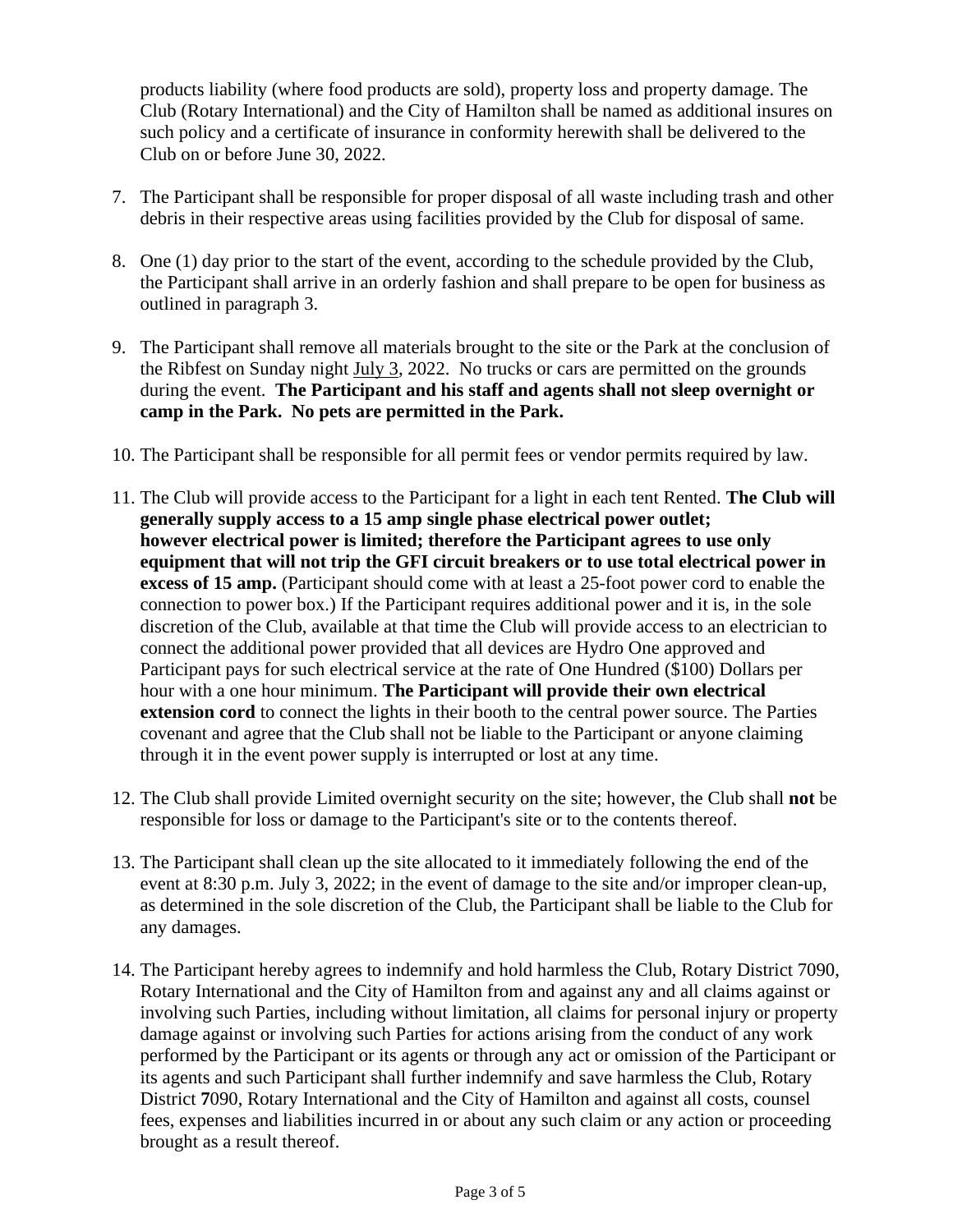- 15. The Participant agrees that a separate Food Vendors contract on the Club's standard form must be submitted to the City of Hamilton and be approved by the City prior to the sale of any food items. These items are to be forwarded to the Club for submission to the City Health Department upon execution of this Agreement together with an executed copy of this contract. The Participant covenants and promises to abide by the food handling policies and health regulations of the City of Hamilton; current forms are enclosed herewith however the Participant is responsible for ensuring compliance with any amended policies and regulations that may be issued from time to time. **Failure to comply with such policies and regulations may result in the immediate dismissal of the Participant from the Ribfest, such action to be decided and implemented in the sole discretion of the Club.**
- 16. The Participant agrees to inform itself of the terms of the Special Occasion Permit ("the Permit") issued by the Alcohol and Gaming Commission of the Province of Ontario to the Club for the event and the provisions of the Municipal Alcohol Policy of the City of Hamilton ("the MAP") and agrees to conform to the terms of the permit and MAP as well as to conform to the laws and regulations of the Province of Ontario concerning the sale, consumption and use of alcohol.

## **No alcohol shall be brought into the Park; all alcohol sold or consumed must be purchased by the Club under the Permit.**

No alcoholic beverages shall be consumed on site outside of licensed area and licensed times.

**The Participant is advised herein and acknowledges that any failure by it or its staff or agents to comply with the terms of the Permit and with the terms of this agreement may have serious consequences for the parties hereto and may cause financial and other damage to the Club for which such Participant may be held liable**.

- 17. The Participant agrees not to use any amplified sound in or near the Participant's sales area.
- 18. Participant agrees to supply, inspect and maintain proper supports for displays and signs that will withstand weather conditions including strong winds.
- 19. Use of combustible materials such as sawdust, hay and/or wood chips as groundcover or decorative material in public areas shall not be permitted.
- 20. All tents housing electrical service and/or tents allowing public access shall have appropriate manufacturer's labelling confirming that the tent fabric complies with the prescribed flame proofing requirements of NFPA 701 Article 2.9.2.1. of the Ontario Fire Code as amended from time to time.

**The Participant acknowledges and agrees with the Club that the Ribfest is to be a "100% waste free" Event in 2022 and therefore agrees to use only paper and other biodegradable and recyclable products for all food and drink containers, napkins and utensils sold or given to the public during Ribfest (the "products"). All containers must be fibre base and cutlery shall be wood base; all such items shall be compostable by City of Hamilton**